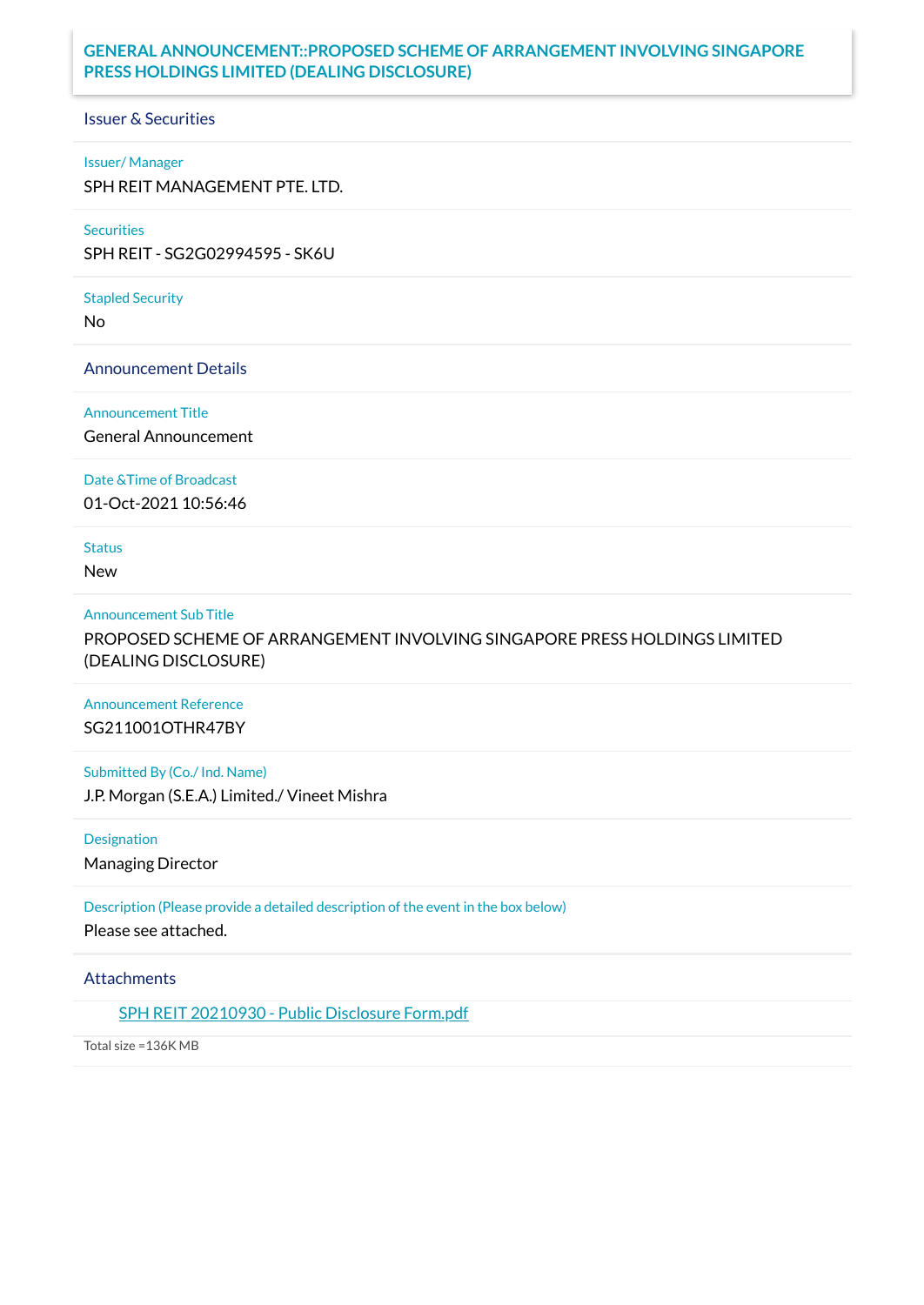## **PROPOSED ACQUISITION OF SINGAPORE PRESS HOLDINGS BY WAY OF A SCHEME OF ARRANGEMENT**

## **DEALINGS DISCLOSURE**

## **1. INTRODUCTION**

J. P. Morgan (S.E.A.) Limited ("**JPMSEAL**") refers to the proposed scheme of arrangement (the "**Scheme**") to be undertaken by Singapore Press Holdings Limited (the "**Company**") and Keppel Pegasus Pte. Ltd. (the "**Offeror**") (which is a wholly-owned subsidiary of Keppel Corporation Limited ("**KCL**")) pursuant to Section 210 of the Companies Act, Chapter 50 of Singapore, involving, inter alia, (i) the distribution of units in SPH REIT held by the Company to the shareholders of the Company on a pro-rata basis and (ii) the Offeror acquiring the entire share capital of the Company (other than those already owned, controlled or agreed to be acquired by the Offeror and its concert parties), the consideration for which include units in Keppel REIT, which was announced on 2 August 2021 (the "**Joint Announcement**").

As stated in the Joint Announcement, JPMSEAL is the financial adviser to the Offeror in respect of the Scheme.

All capitalised terms used and not defined herein shall have the same meanings given to them in the Joint Announcement.

### **2. DISCLOSURE OF DEALINGS**

Pursuant to Rule 12.1 of the Singapore Code on Take-overs and Mergers (the "**Code**") and the Practice Statement on the Exemption of Connected Fund Managers and Principal Traders under the Code, JPMSEAL wishes to announce the dealings by its associates in the relevant securities of SPH REIT on **30 September 2021**, details of which are set out in the Schedule hereto.

Issued by **J.P. Morgan (S.E.A.) Limited** 

1 October 2021 Singapore